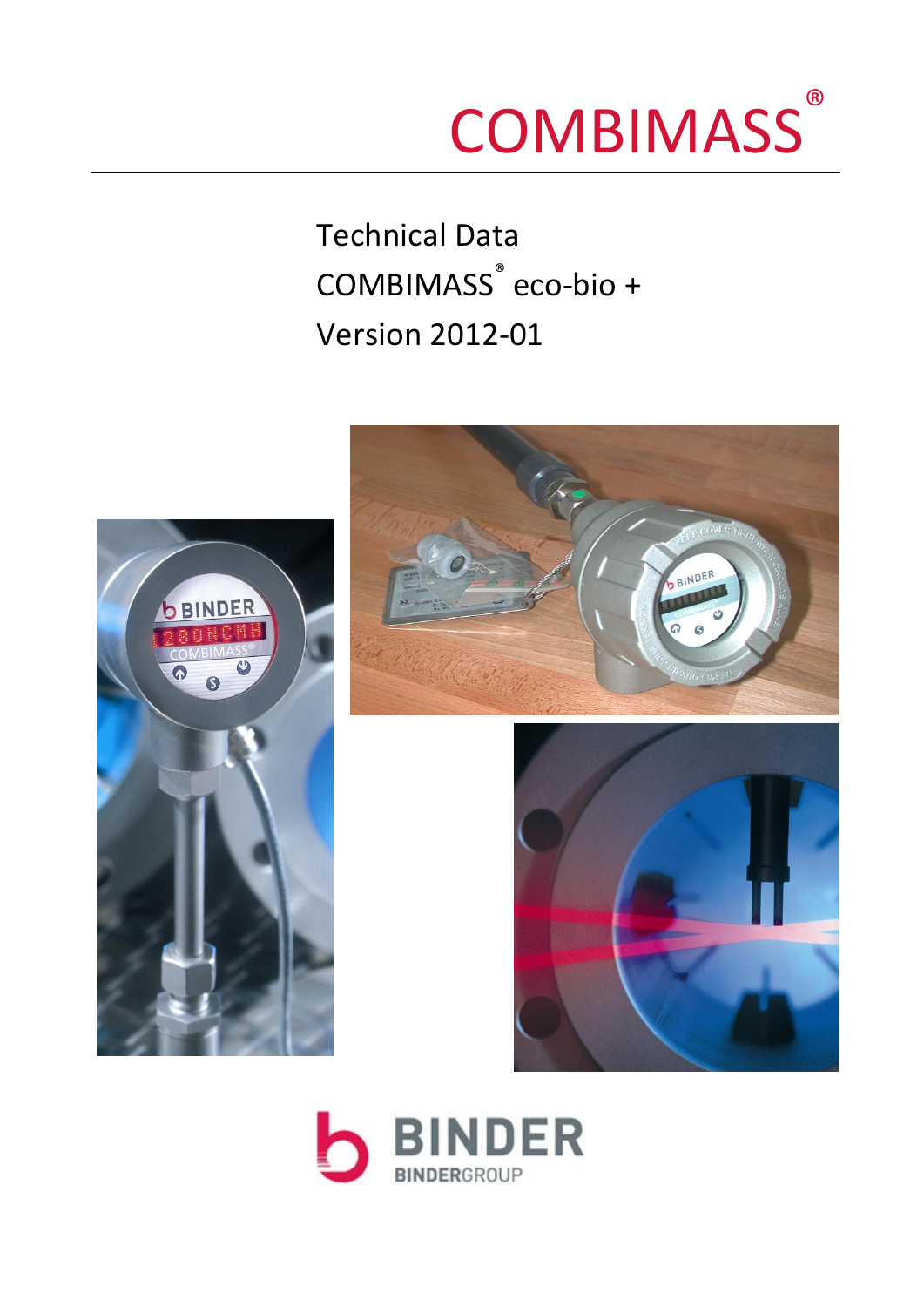## THE SYSTEM COMBIMASS®

The field transmitters of the COMBIMASS  $\degree$  eco series are suitable for gas flow measurement and cover a wide range of different applications. The instruments can be employed for process temperatures up to 130°C and are available in different explosion proof versions. The flow transmitters apply thermal dispersion technology in order to measure directly the normal volumetric or gas mass flow, regardless of the operating pressure and temperature of the medium.

All units of the COMBIMASS series are characterized by high-performance digital signal processing. Important features of the transmitter electronics for the purposes of practical operation are the temperature compensation and the opportunity to select different measuring modes (choice between constant current or constant temperature principle). The flow transmitter can be combined with a wide range of different sensors of the COMBIMASS family and assembled individually according to the specific application.

The COMBIMASS® eco bio+ flowmeter is developed particularly for the fermentation gas market, which is available in two different ex-versions: for the installation in ex-zone 1 with a compact and compression-proof stainless steel housing as well as for zone 2 with a cheaper aluminum housing. The electronics of the COMBIMASS  $\r$ eco-bio + zone 1 is located in a dual compartment stainless steel enclosure. For transmission of the flow signal there are an isolated 4-20 mA analog output as well as a field selectable pulse output are available. Optionally a 10 digits LED display with control panel is available for both housings for the indication of actual flow rate or totalized flow as well as for field programming of the flow meter.

The COMBIMASS® eco bio+ flowmeter for the installation in biogas uses a 2-Pin-Sensor with 12 mm in diameter, which also supplies in this damp and dirty gas a stable signal. The sensor head is completely in high-grade steel manufactured and thus insensitive from a part to corrosion.

Each flow meter will be tested prior to shipment and calibrated at our CAMASS calibration centre under actual operating conditions (piping layout, gas composition, pipe diameter, flow direction,...).

### SMART FEATURES

- Thermal flow meter for direct measurement of normal volumetric or gas mass flows
- Flow rate measurement unaffected by pressure and temperature fluctuations
- Pressure-proof dual compartment stainless steel enclosure or cheap housing from aluminum
- Compact and rugged design for exceptional reliability
- Easy to install and service
- Unmatched accuracy due to digital signal processing
- Temperature compensated flow rate measurement
- Expandable due to modular design
- Wide range of different sensors for each specific application
- EEx [ed] Zone 1 or Zone 2 optionally available

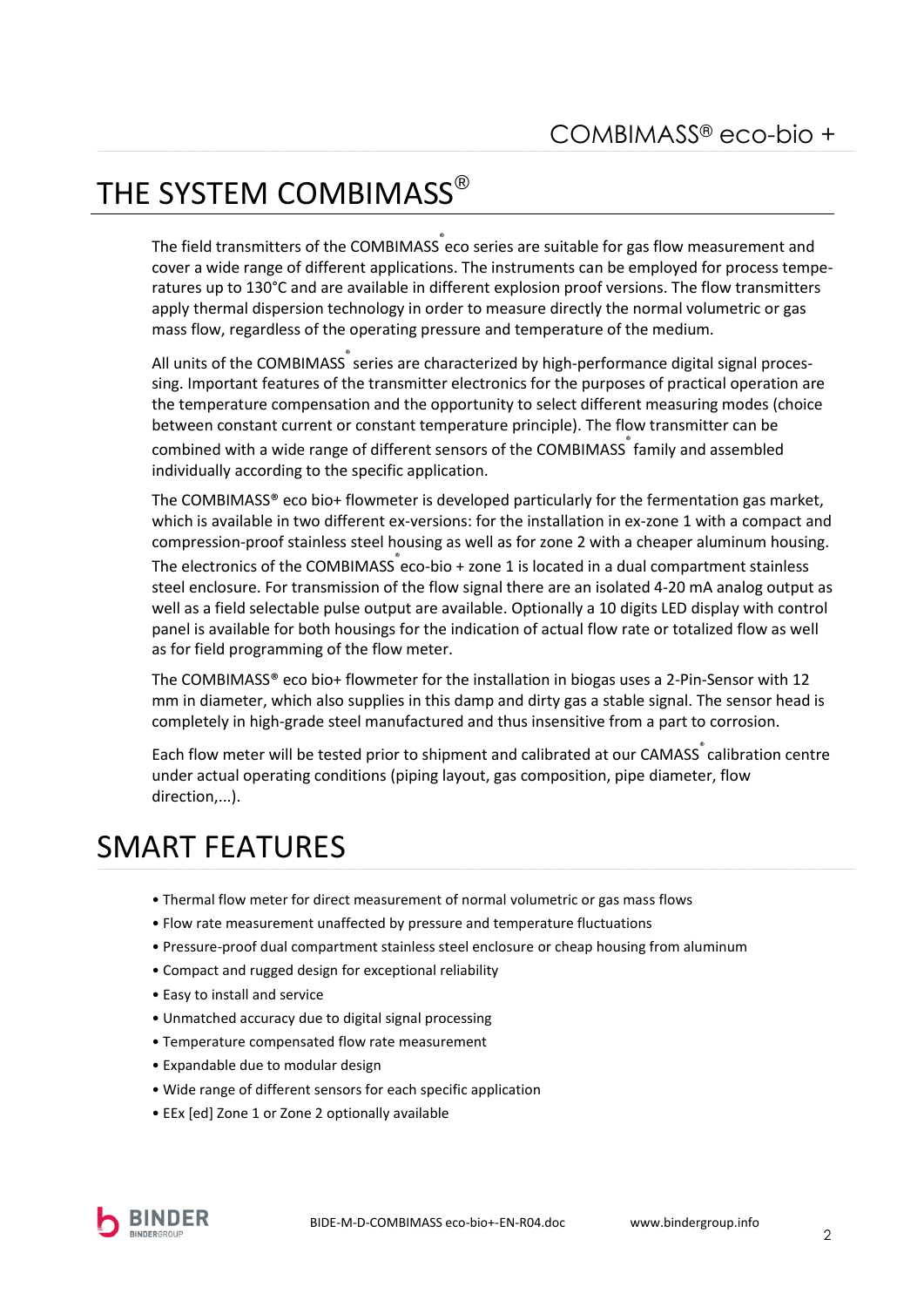## APPLICATIONS VERSATILITY

- Gases with methane from fermentation plants using different technologies
- Digester gases from wastewater treatment plants
- Gas and gas mixtures of known composition (f.e. exhaust air, process gas, combustion gases such as methane, propane, natural gas or landfill gas) with other flowmeter from COMBIMASS $^\circledast$  family

### SPECIFICATIONS

| Measuring principle                                                   | Gas flow measurement based on thermal dispersion technology                                                                  |  |
|-----------------------------------------------------------------------|------------------------------------------------------------------------------------------------------------------------------|--|
| Applications                                                          | Biogas with known composition                                                                                                |  |
| Measured parameter                                                    | • Gas mass flow [kg/hr]<br>• Standard volumetric flow [Nm <sup>3</sup> /hr]<br>• Standard flow velocity [Nm/sec.]            |  |
| Signal processing                                                     | Microprocessor based, fully digital signal processing                                                                        |  |
| Measuring mode                                                        | constant-current principle                                                                                                   |  |
| Calibration                                                           | Biogas-calibration (gas composition given by customer) with advanced<br>temperature compensation                             |  |
| Enclosure                                                             | Zone 1-flowmeter: pressure-proof dual compartment housing, $\emptyset$ 50 mm<br>Zone 2-flowmeter: housing made from aluminum |  |
| <b>Protection class</b>                                               | <b>IP68</b>                                                                                                                  |  |
| <b>Explosion protection</b>                                           | Zone 1: flowmeter with declaration EEX [ed] - approved acc. ATEX                                                             |  |
|                                                                       | Zone 2: flowmeter with Manufacturer's declaration of incorporation                                                           |  |
| <b>Ambient conditions</b>                                             | Ambient temperature -40°C to 80°C, 80% Relative humidity                                                                     |  |
| Power supply                                                          | 18-36 VDC (power supply via standard supply units possible)                                                                  |  |
| Power consumption                                                     | max. 1.1 Watt                                                                                                                |  |
| Reproducibility<br>(electronics)                                      | 0.125% of reading                                                                                                            |  |
| System accuracy<br>(electronics)                                      | 0.25% of reading $+0.025%$ of full scale                                                                                     |  |
| Measuring accuracy<br>(depending on appli-<br>cation and calibration) | 2.5% of reading $+0.2%$ of full scale<br>(1% of reading + 0.1% of full scale as an option only)                              |  |

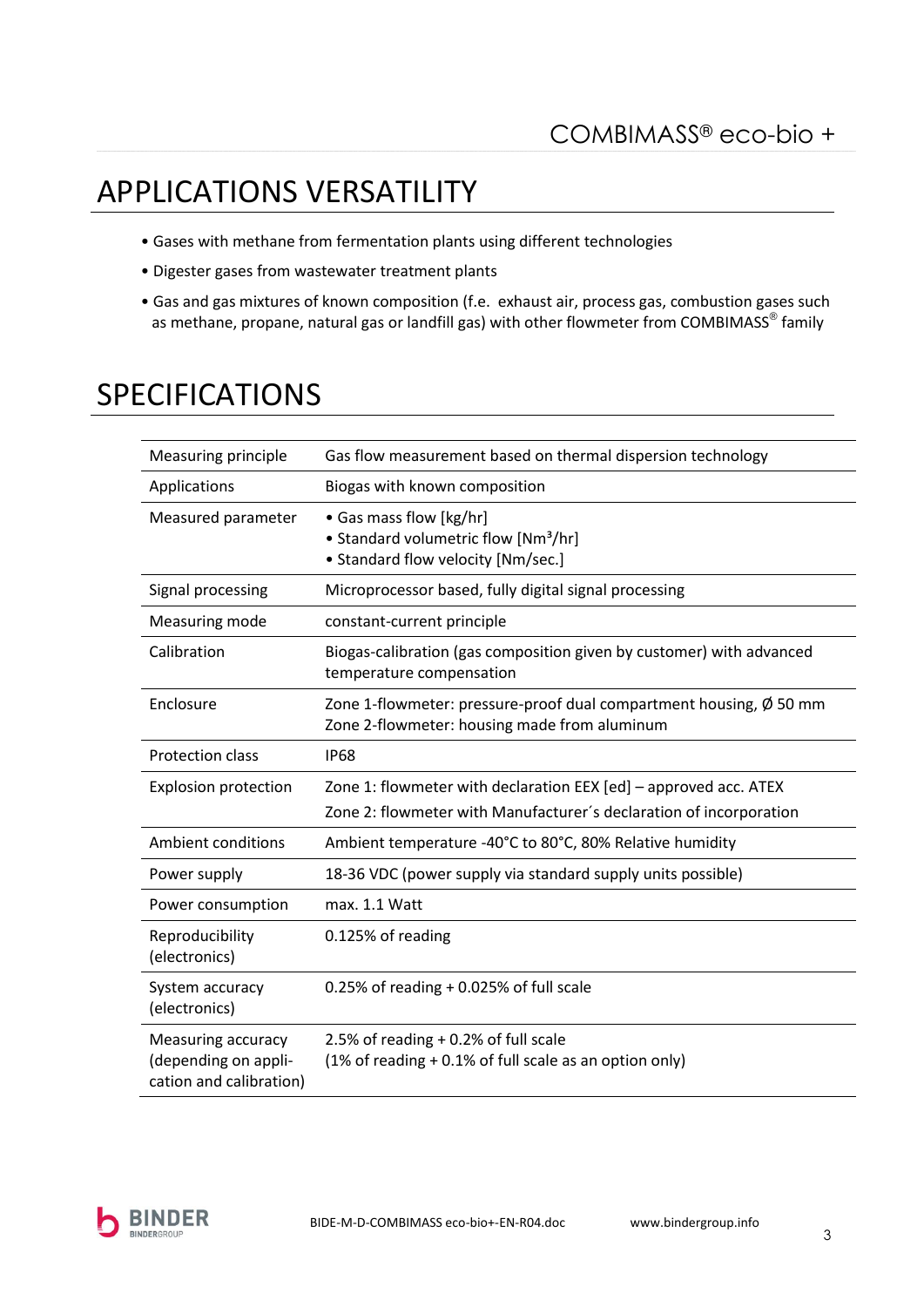### COMBIMASS® eco-bio +

#### TECHNICAL DATA

| Flow range<br>(1013 mbar, 0°C)           | $0.25 - 25$ Nm/s (0.25 – 240 Nm/s as an option only)                                                  |                                                                                               |  |
|------------------------------------------|-------------------------------------------------------------------------------------------------------|-----------------------------------------------------------------------------------------------|--|
| Turndown ratio                           | Up to 100:1                                                                                           |                                                                                               |  |
| Field display / control<br>(option only) | • 10 digits, alphanumerical LED display for field indication of actual flow<br>rate or totalized flow |                                                                                               |  |
|                                          | • Integrated totalizer                                                                                |                                                                                               |  |
|                                          | • Control pad for field programming of the flowmeter using a magnetic pin                             |                                                                                               |  |
|                                          | · easy-to-use menu for transmitter set-up                                                             |                                                                                               |  |
| Graphic display                          | • remote graphic display (wall or switch cabinet mounting)                                            |                                                                                               |  |
| (optional)                               | • simultaneous indication of flow rate and totalized flow                                             |                                                                                               |  |
|                                          | • Integrated totalizer                                                                                |                                                                                               |  |
|                                          | • touch pad for easy programming of the flowmeter                                                     |                                                                                               |  |
|                                          | · easy-to-use menu for transmitter set-up                                                             |                                                                                               |  |
| Signal output                            | 1 x analog output:                                                                                    | 4-20 mA, active                                                                               |  |
| (isolated)                               |                                                                                                       | load < 400 Ohm                                                                                |  |
|                                          |                                                                                                       | 10 Bit resolution                                                                             |  |
|                                          | 1 x pulse output:                                                                                     | field selectable, max. 2 pulses/sec.                                                          |  |
| Choice of sensors<br>(option)            | Transmitter can be combined with different sensors of the COMBIMASS®<br>series:                       |                                                                                               |  |
|                                          | Sensor geometry:                                                                                      | 2 Pin (Standard for damp gases)                                                               |  |
|                                          | Process temperature:                                                                                  | max. 130°C                                                                                    |  |
|                                          | Operating pressure:                                                                                   | $0.9 - 1.3$ bara                                                                              |  |
|                                          | Diameter of sensor rod:12 mm                                                                          |                                                                                               |  |
|                                          | Materials:                                                                                            | 1.4571                                                                                        |  |
|                                          | Certificates:<br>Process connections:                                                                 | 3.1B material certificate (as an option)<br>Compression fitting (standard), butt weld, screw, |  |
|                                          |                                                                                                       | flange (DIN, ANSI) as an option                                                               |  |
|                                          | Hot tapping:                                                                                          | manually operated with ball valve                                                             |  |
|                                          |                                                                                                       |                                                                                               |  |

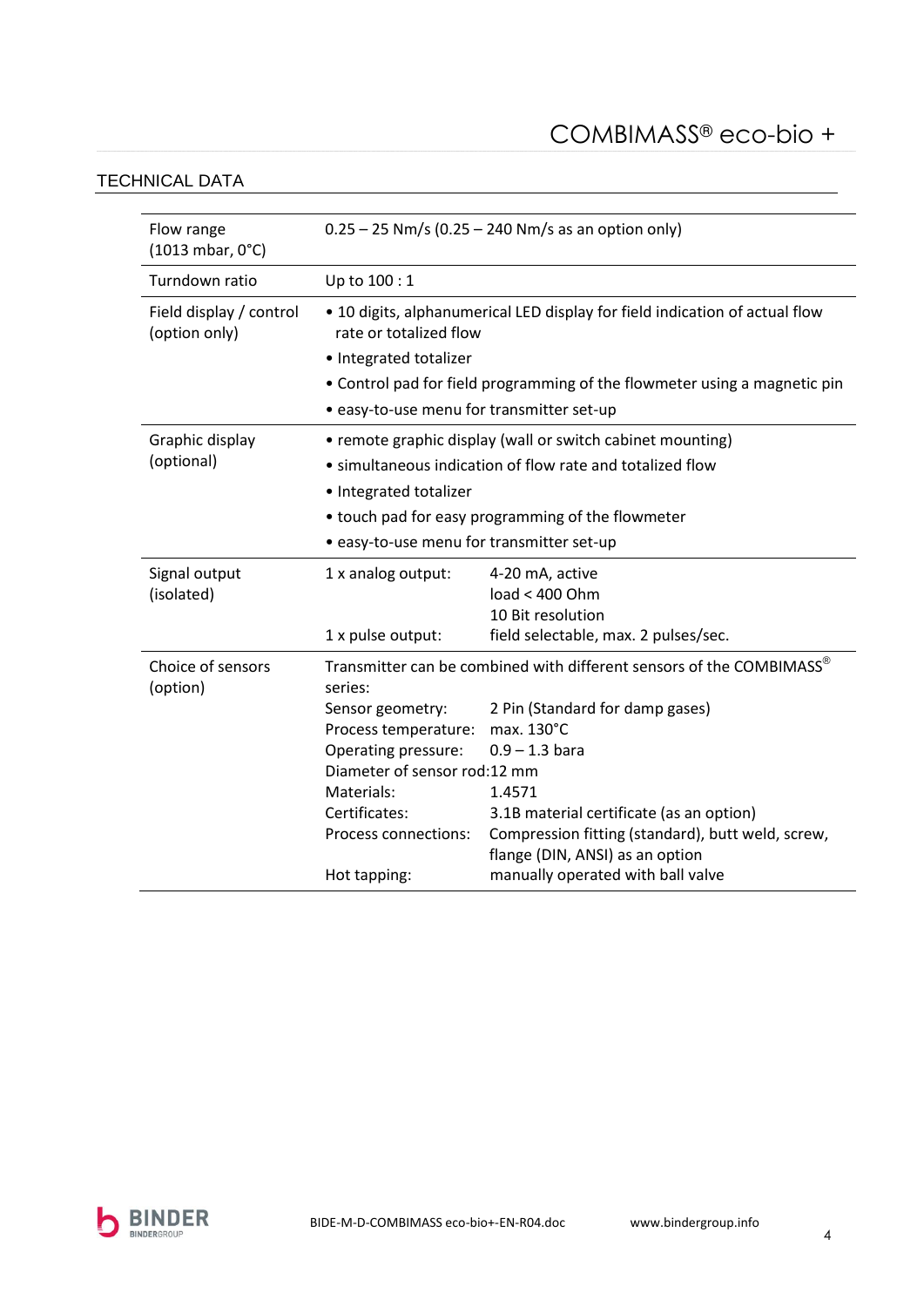### INLET AND OUTLET STRAIGHT PIPE RUNS

General information To achieve high accuracy in flow rate measurement as specified, consideration of sufficient inlet and outlet straight pipe runs according to DIN ISO 5167-1 is crucial during installation of the flow transmitter. Reasonable measuring results can also be achieved with shortened inlet and outlet straight pipe runs according to the below specifications.

> If sufficient inlet and outlet straight pipe runs are not available, please call factory. It might be possible to achieve the required measurement accuracy, if a special calibration can be carried out at our CAMASS® calibration centre by simulating the actual operating conditions, the range of flow rates and the piping.

> Alternatively, the installation of a COMBIMASS<sup>®</sup> flow conditioner may allow, to achieve accurate measuring results when space is restricted.



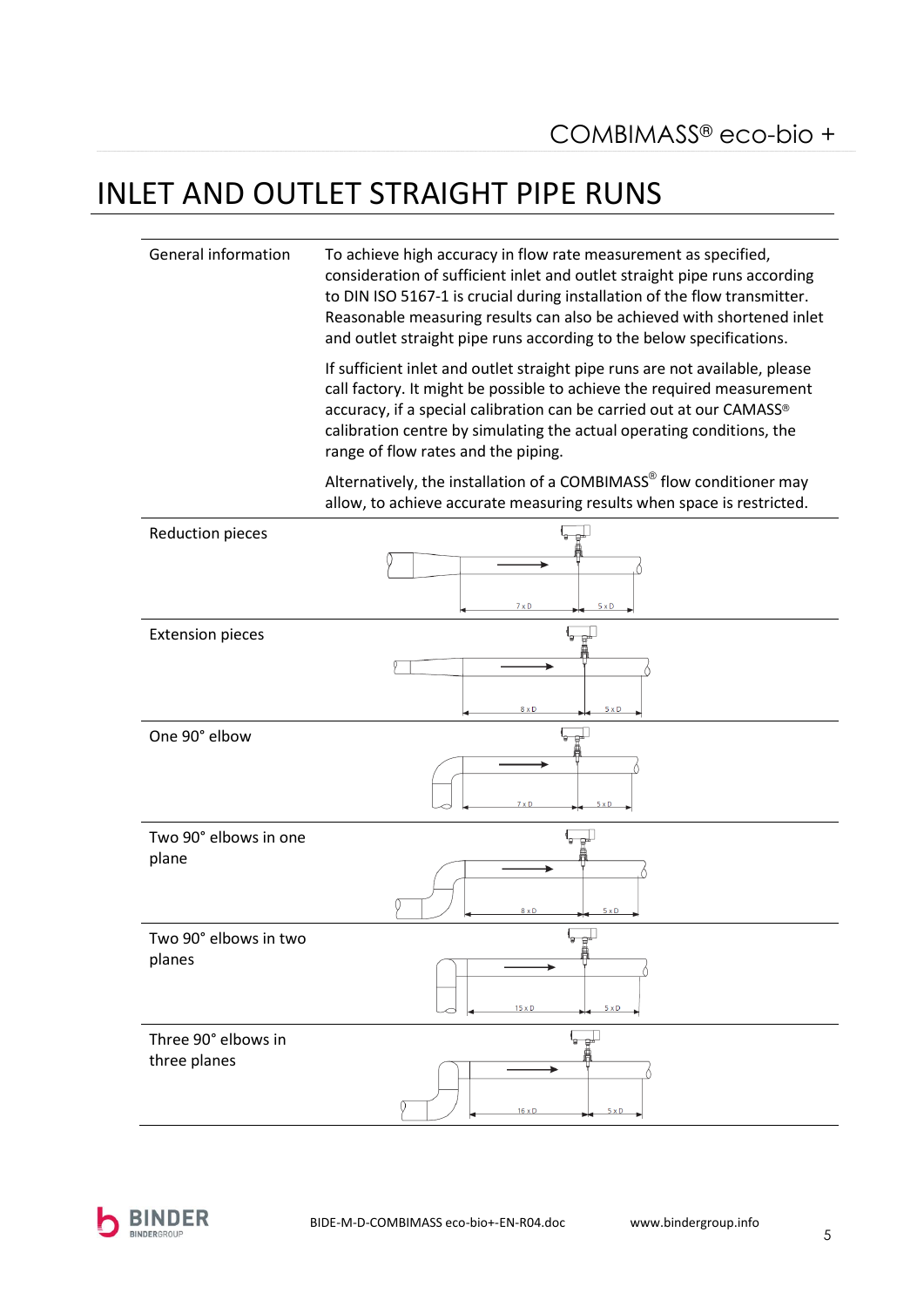### **DIMENSIONS**

Eco-bio+ with stainless steel housing for the installation in ex-zone 1 - preferred installation in wet gases in horizontal pipes from the side



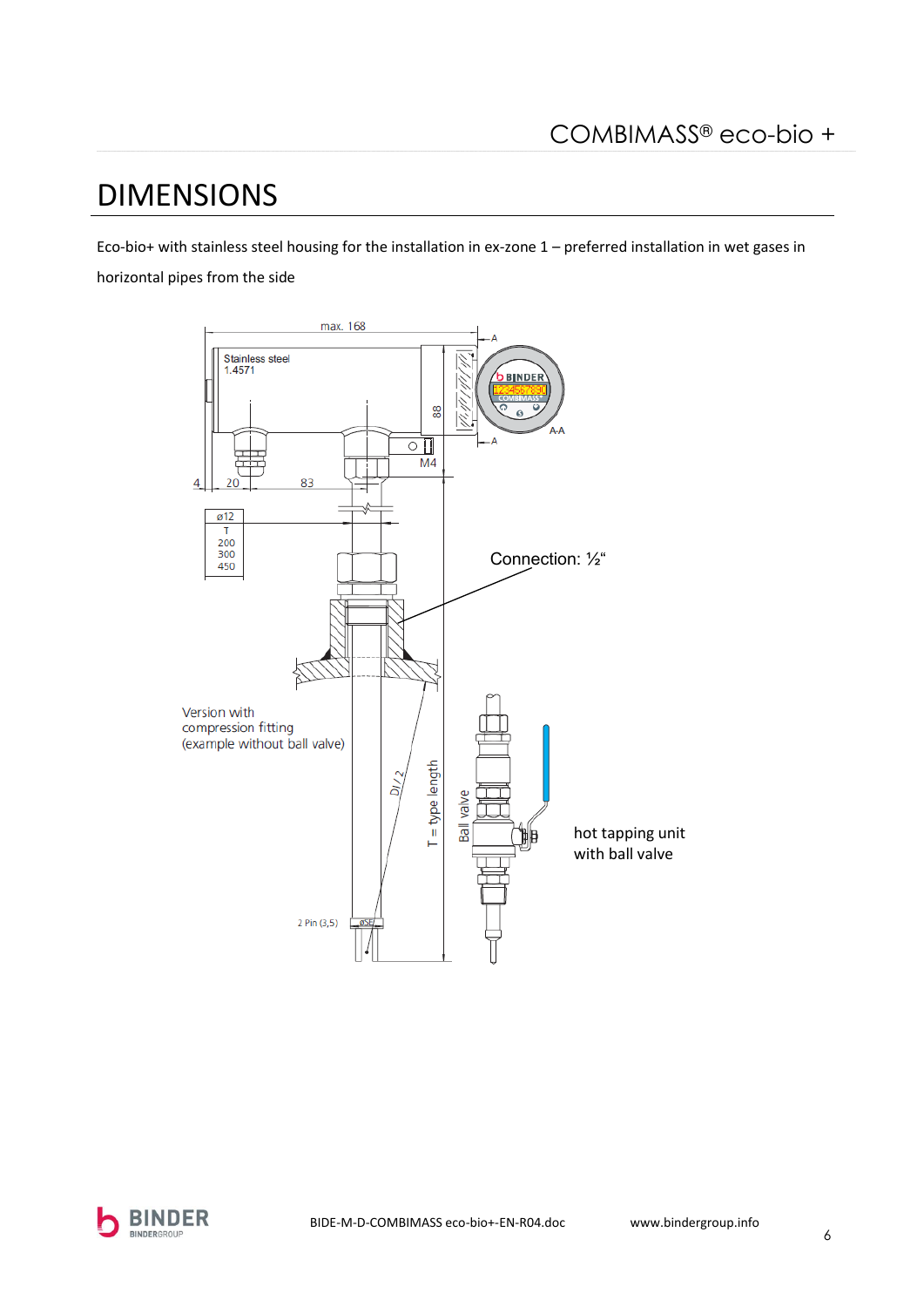## **DIMENSIONS**

Eco-bio+ with aluminum housing for the installation in ex-zone 2- preferred installation in wet gases in horizontal pipes from the side